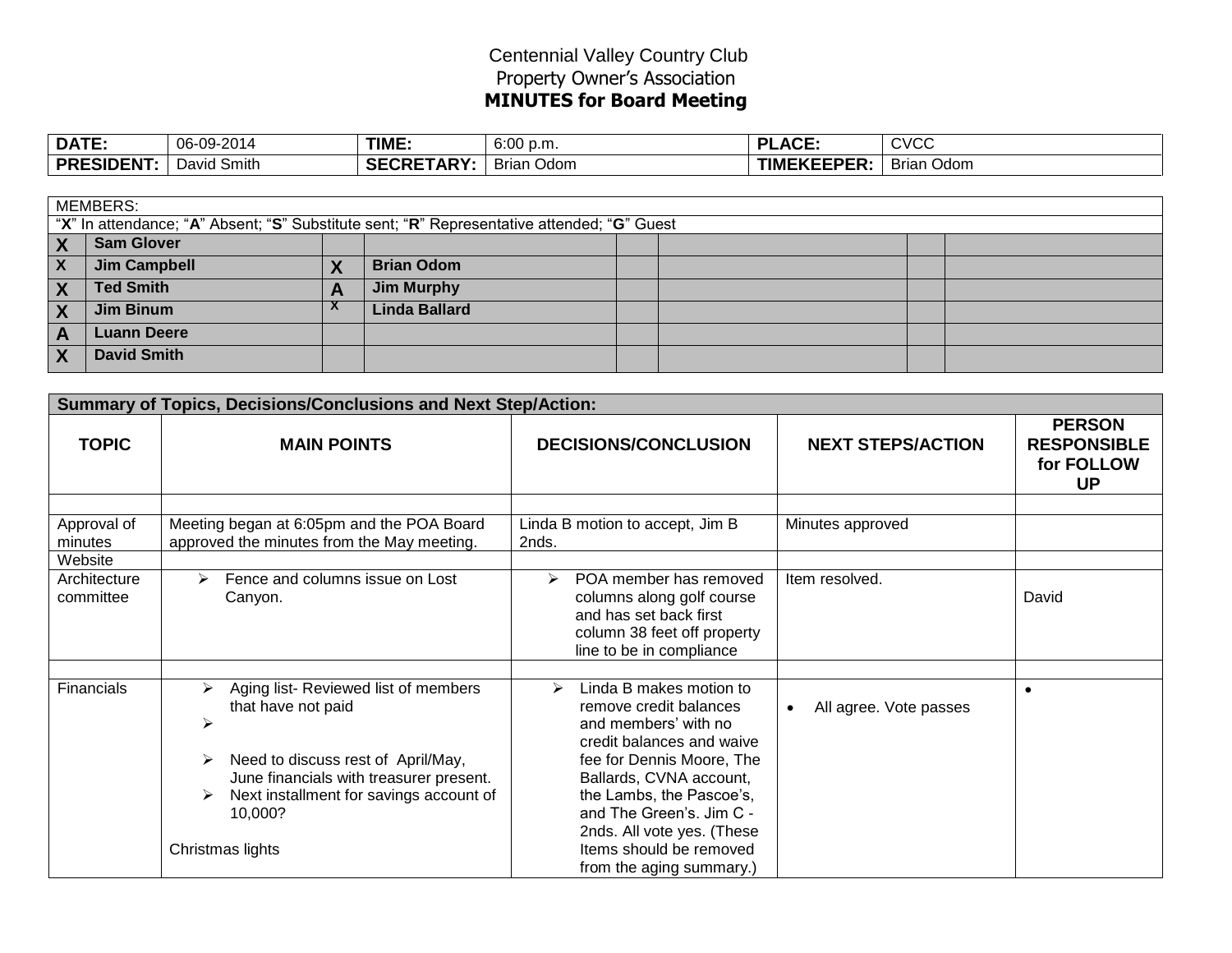## Centennial Valley Country Club Property Owner's Association **MINUTES for Board Meeting**

| DATE.            | 06-09-2014  | TIME.            | 6:00 p.m.     | $\Lambda$ ce<br>ות<br>А∪∟. | CVCC                        |
|------------------|-------------|------------------|---------------|----------------------------|-----------------------------|
| <b>PRESIDENT</b> | David Smith | <b>SECRETARY</b> | Odom<br>Brian | <b>TIMEKEEPER:</b>         | - -<br><b>Brian</b><br>Odom |

|                   | <b>Summary of Topics, Decisions/Conclusions and Next Step/Action:</b>                                                                                                                                                                                                                                                    |                                                                                                                                                                                                                                                                                                                                                        |                                                                                                                                                                                             |                                                                |
|-------------------|--------------------------------------------------------------------------------------------------------------------------------------------------------------------------------------------------------------------------------------------------------------------------------------------------------------------------|--------------------------------------------------------------------------------------------------------------------------------------------------------------------------------------------------------------------------------------------------------------------------------------------------------------------------------------------------------|---------------------------------------------------------------------------------------------------------------------------------------------------------------------------------------------|----------------------------------------------------------------|
| <b>TOPIC</b>      | <b>MAIN POINTS</b>                                                                                                                                                                                                                                                                                                       | <b>DECISIONS/CONCLUSION</b>                                                                                                                                                                                                                                                                                                                            | <b>NEXT STEPS/ACTION</b>                                                                                                                                                                    | <b>PERSON</b><br><b>RESPONSIBLE</b><br>for FOLLOW<br><b>UP</b> |
|                   |                                                                                                                                                                                                                                                                                                                          |                                                                                                                                                                                                                                                                                                                                                        |                                                                                                                                                                                             |                                                                |
|                   |                                                                                                                                                                                                                                                                                                                          | Item under Misc Bus is<br>➤<br>Christmas lights.<br>accounting information<br>(\$3575.00)<br>David S has sent a letter to<br>double lot owners that will<br>state that there will be a<br>credit towards next years<br>POA dues.<br>Saving installment- follow<br>up with Treasurer.                                                                   | All agree                                                                                                                                                                                   |                                                                |
| <b>Violations</b> | 4675 Sawgrass cove- 2 trailers and a<br>$\bullet$<br>an car out on streets/driveway that<br>needs removal<br>1945 Centennial club- Boat in driveway<br>5505 whistling straights- trailer in<br>$\bullet$<br>driveway<br>(new)Trash cans 4935 Bayhill dr.<br>1940 Centennial Club (new)-Trailer (has<br>since been moved) | Member received a certified<br>letter on June 7 <sup>th</sup> to<br>remove, Deadline to<br>remove is June $12^{\text{th}}$ (+-) a<br>couple of days.<br>1945- Ratify vote for fine<br>that was voted upon via<br>email to impose fine June<br>15 <sup>th</sup> . Jim B motions, Linda<br>B-2nds.<br>No response on 5505 trailer<br>yet<br>4935 Bayhill | Ted S makes motion to<br>ratify email vote for<br>imposing fine after June<br>12 <sup>th</sup> . Vote unanimous<br>via email.<br>Vote is unanimous<br>David to follow up on 4935<br>bayhill |                                                                |
|                   | $\checkmark$                                                                                                                                                                                                                                                                                                             | ✓                                                                                                                                                                                                                                                                                                                                                      | $\checkmark$                                                                                                                                                                                | $\checkmark$                                                   |
| Landscaping       | $\bullet$                                                                                                                                                                                                                                                                                                                | $\bullet$                                                                                                                                                                                                                                                                                                                                              | $\bullet$                                                                                                                                                                                   | $\bullet$                                                      |